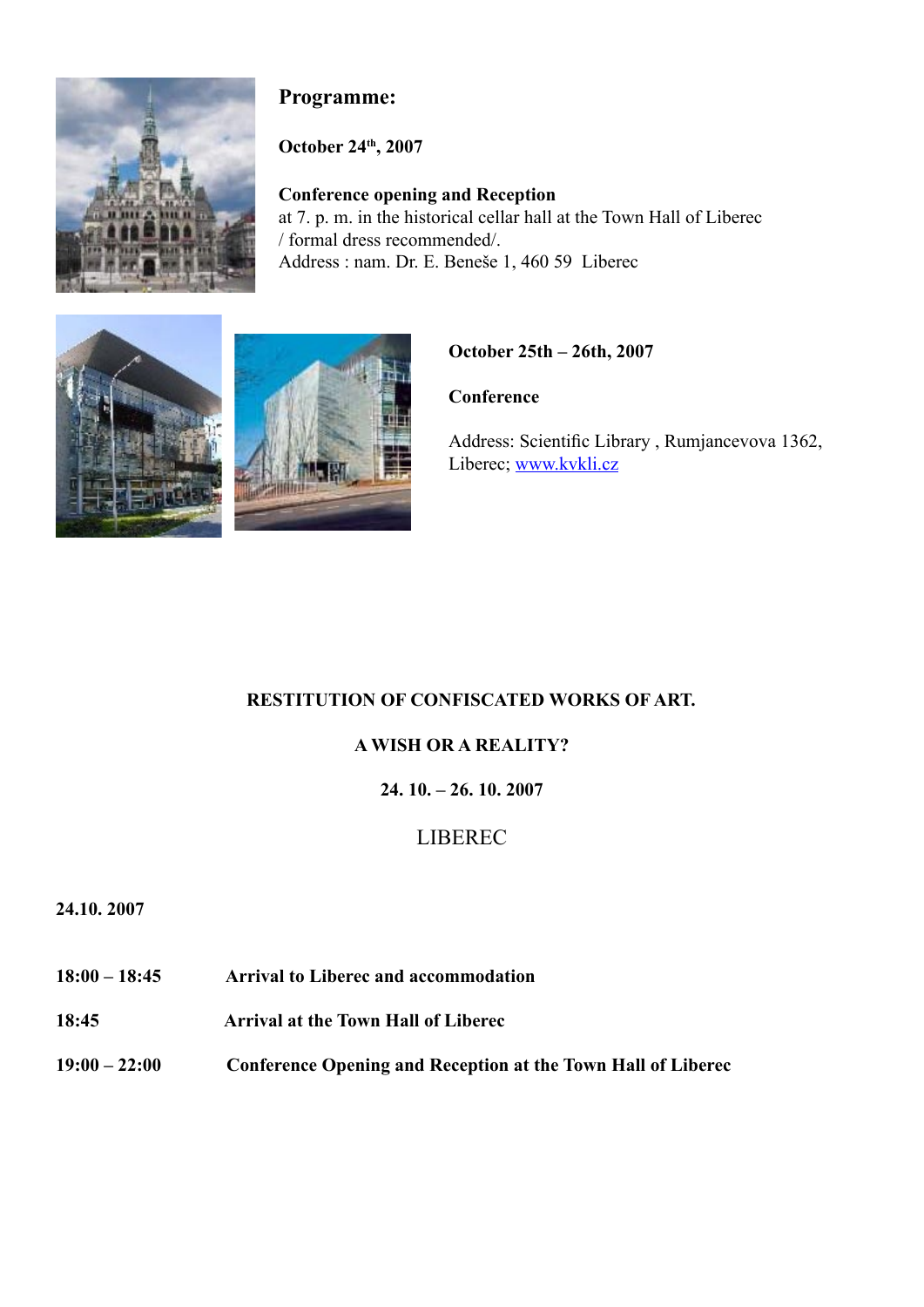|                            | PROGRAMME /Library/                                                                                                                                           |
|----------------------------|---------------------------------------------------------------------------------------------------------------------------------------------------------------|
| 25.10.2007                 |                                                                                                                                                               |
| $9:00 - 9:30$              | <b>Conference Opening</b>                                                                                                                                     |
| $9:30 - 10:00$             | <b>Coffee Break</b>                                                                                                                                           |
|                            |                                                                                                                                                               |
| 1. PANEL                   | <b>WORKS OF ART AND THEIR DESTINY.</b>                                                                                                                        |
|                            | Whom did they belong? The original owners and their confiscated<br>property.                                                                                  |
| $10:00 - 12:00$            | <b>Chairman: Jan Munk (Czech Republic)</b>                                                                                                                    |
|                            | $10:00 - 10:20$ Milos Kadlec (Czech Republic)<br>Practical Experiences in Restitution of Movable Funds of the State Castle<br>Sychrov.                        |
|                            | $10:20 - 10:40$ Ewa Mork (Norway)<br>Norway: The Restitution Process and the Result.                                                                          |
|                            | 10:40 – 11:00 Jirina Novakova (Czech Republic)<br>Museum of Jindřich Waldes.                                                                                  |
|                            | $11:00 - 11:20$ Jānis Kalnačs (Latvia)<br>Mērija Grīnberga Junior's Travel with the Latvian Museums and Archives<br>Collection. October 1944 - February 1946. |
|                            | $11:20 - 11:40$ Helena Krejcova (Czech Republic)<br>Post-war restitution in Czechoslovakia, its diversity and problems.                                       |
| $11:40 - 12:00$ Discussion |                                                                                                                                                               |
| $12:00 - 13:00$ Lunch      |                                                                                                                                                               |
|                            |                                                                                                                                                               |
| 2. PANEL                   | <b>CORRECTION OF INJUSTICE</b><br>Legal aspects of the restitution $-$ particular cases.                                                                      |
| $13:00 - 15:20$            | Chairman: Tomáš Kraus (Czech Republic)                                                                                                                        |

13:00 – 13:20 **Patrick J. Boylan (Great Britain)**  The International Council of Museums (ICOM). Mediation Policy and Restitution Claims.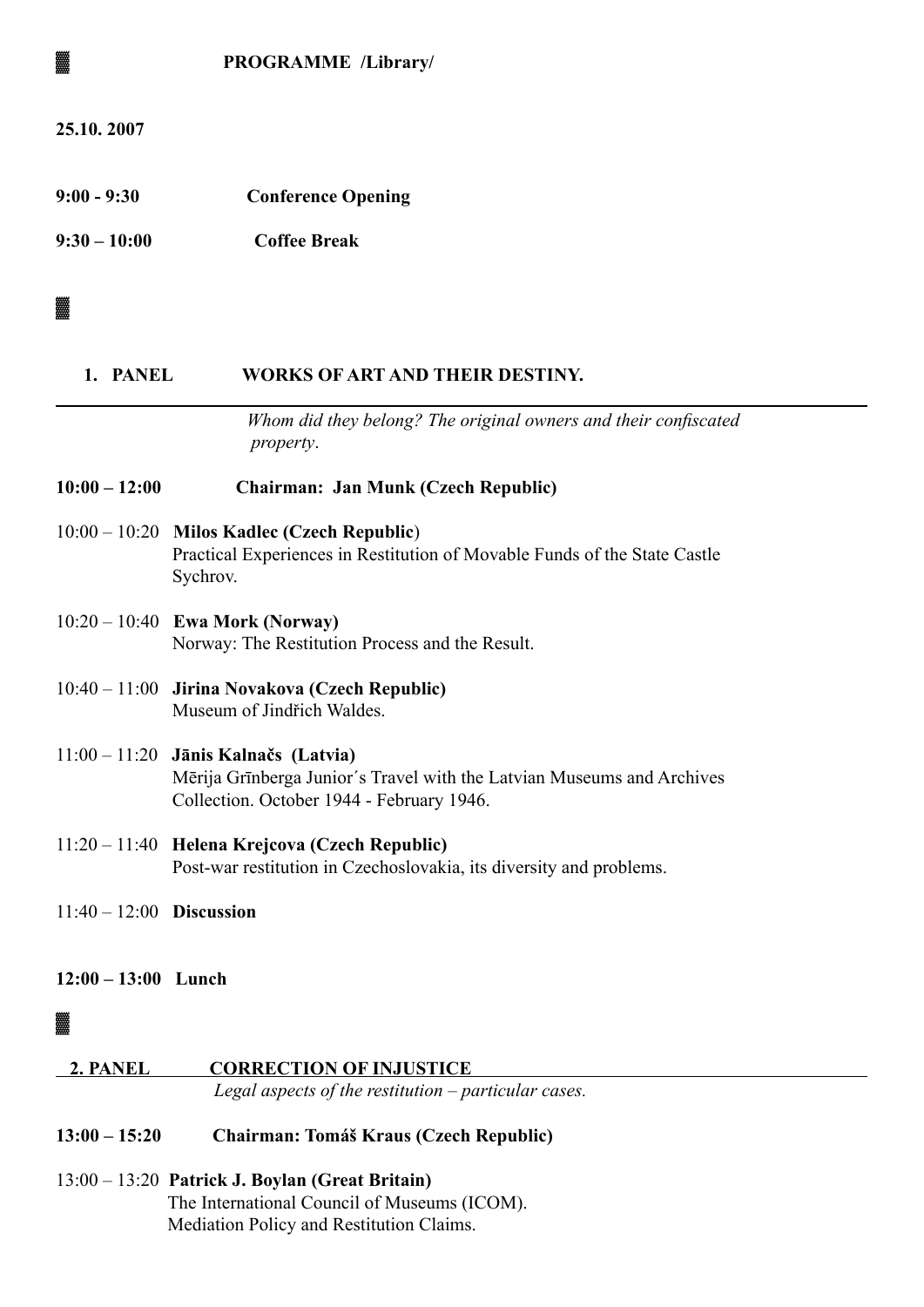## 13:20 – 13:40 **Ales Pejchal (Czech Republic)**

Problems of Restitution with Regard to the Act Nr. 212/2000 Sb.

## 13:40 – 14:00 **Lucien Kalfon (France)**

The Situation in France: Between Restitution and Compensation, the Difficult Question of Works of Art.

### 14:00 – 14:20 **Olaf Ossmann (Germany)** The Term "verfolgungsbedingter Vermögensverlust" (Persecution Related Deprivation of Property) as Basis of Restitution and Compensation Law in Germany. Conclusions for Restitution of Art.

### 14:20 – 14:40 **Kamil Zeidler (Poland)**  How to Get and not to Give. About Injustice in Restitutions.

- 14:40 15:00 **Jan Bank (Netherlands)** Restitution policy in the Netherlands 2002–2006 The Koenigs collection and the Goudstikker case
- 15:00 15:20 **Discussion**

# **15:20 – 15:40 Coffee Break**

# ▓

# **3. PANEL THE PAST, THE PRESENT AND THE FUTURE OF THE LOST BOOKS, LIBRARIES AND MUSICAL INSTRUMENTS.**

**\_\_\_\_\_\_\_\_\_\_\_\_\_\_\_\_\_\_\_\_\_\_\_\_\_\_\_\_\_\_\_\_\_\_\_\_\_\_\_\_\_\_\_\_\_\_\_\_\_\_\_\_\_\_\_\_\_\_\_\_\_\_\_\_\_\_\_\_\_\_\_\_\_\_\_**

 *Search and identification of the lost books, libraries and musical instruments. The methodology of the provenience research in different countries.*

# **15:40 – 17:40 Chairman: Jiří Kocian (Czech Republic)**

# 15:40 – 16:00 **Sem Christian Sutter (USA)**

The Fate of Books Confiscated in the Möbel-Aktion.

# 16:00 – 16:20 **Dario Tedeschi (Italy)**

 The Libraries of the Jewish Community in Rome and of the Italian Rabbinical College Looted by the Nazis: the Work of the Commission Created by the Italian Government for the Research.

# 16:20 – 16:40 **Patricia Grimsted (USA)**

Sudeten Crossroads for Europe's Displaced Books.

### 16:40 – 17:00 **Evelyn Adunka (Austria)**

Recent Developments on the Restitution and Research of Looted Books in Austria.

17:00 – 17:20 **Veronika Prochazkova (Czech Republic**) Saraval´s inheritance.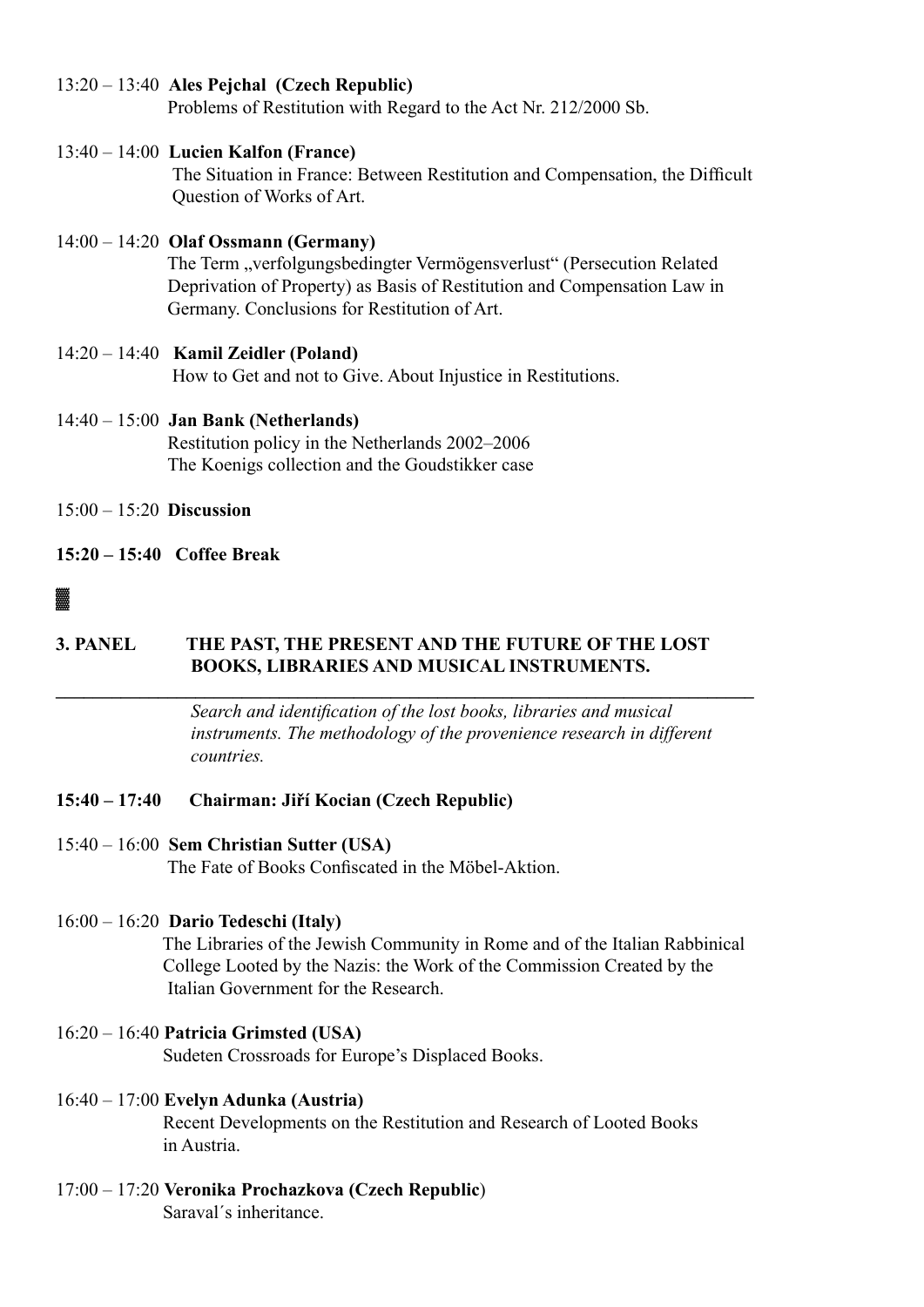### 17:20 – 17:40 **Discussion**

21:00 Night guided Tour - Sychrov Castle

# ▓

```
 26.10. 2007
```
▓

### **4. PANEL IS IT STILL POSSIBLE TO FIND THE LOST ART?**

The search and the identification of the lost, confiscated and displaced works of art.

**9:00 – 11:00 Chairwoman: Helena Koenigsmarková (Czech Republic)**

# 9:00 – 9:20 **Anna B. Rubin (USA)**

 The Holocaust Claims Processing Office: A Decade of Unearthing the Missing Pieces.

 9:20 – 9:40 **Shauna Isaac (Great Britain)** The Role of Technology in Finding Looted Art.

## 9:40 – 10:00 **Tiina Koivulahti (Finland)**

Provenance Research and Finnish Collections.

# 10:00 – 10:20 **Uwe Hartmann (Germany)**

"Red Flags"and "Missing Links". A Short Report about the German *Lost Art*  Project Experience in Opening and Publishing Provenance Research Resources.

#### 10:20 – 10:40 **Sarah Jackson (Great Britain)** The Art Loss Register – A Tool for Provenance Research.

- 10:40 11:00 **Discussion**
- 11:00 11:20 **Coffee Break**

# ▓

## **5. PANEL THE WAY BACK?**

Export licences for the works of art returned to the original owners.

### **11:20 – 12:20 Chairman: Pavel Jirásek (Czech Republic)**